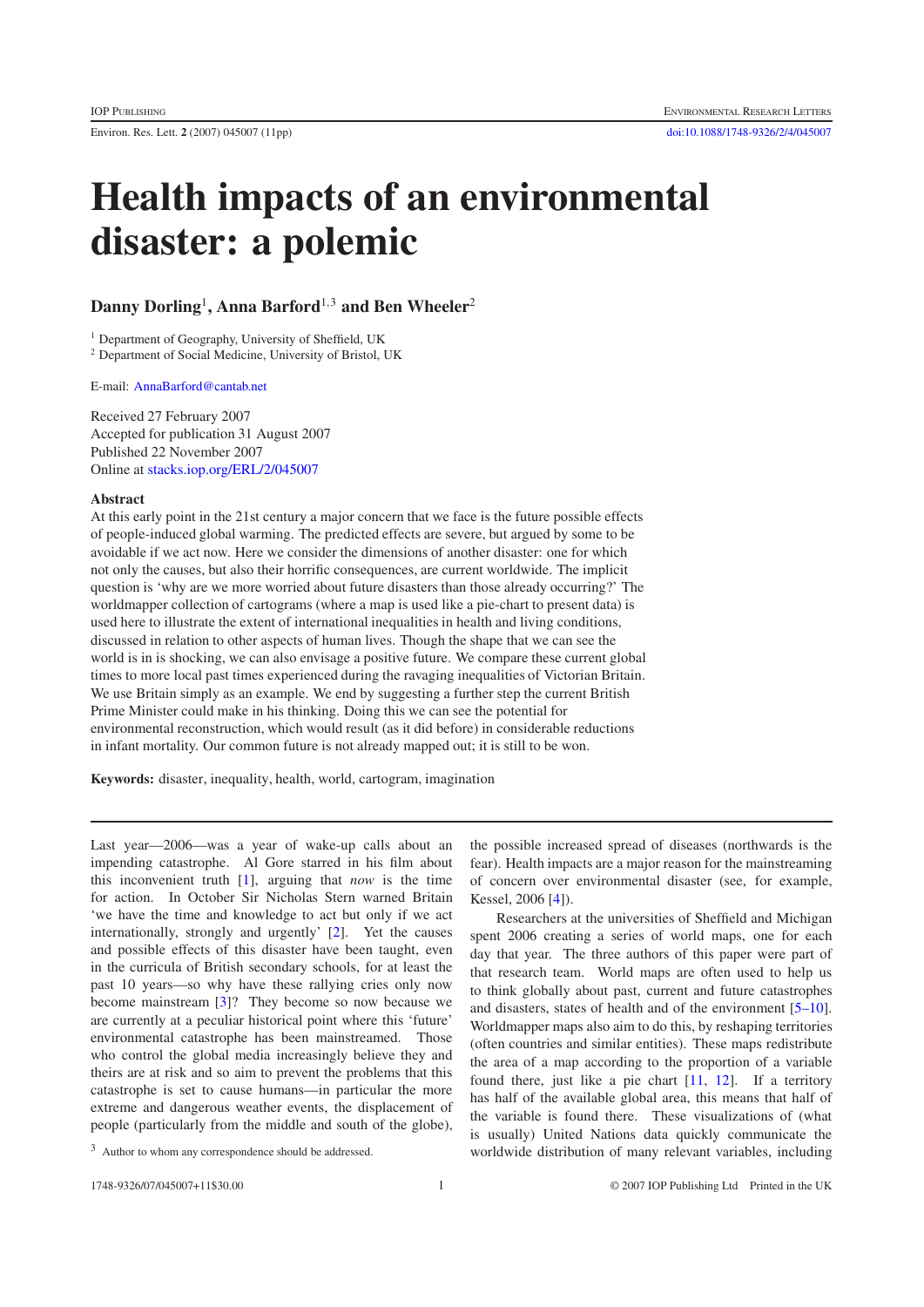<span id="page-1-0"></span>

<span id="page-1-1"></span>Figure 1. Total population (map 002). The size of each territory shows the relative proportion of the world's population living there. Data source: United Nations Development Programme, 2004, Human Development Report.



**Figure 2.** Yellow fever (map 236). Territory size shows the proportion of worldwide cases of yellow fever found there, 1995–2004. Data source: World Health Organization, 2004. Human Resources for Health.

diseases, forests, water, pollution, resource depletion, housing conditions, transportation, species at risk of extinction and people affected by volcanoes and earthquakes (freely available from [www.worldmapper.org\)](http://www.worldmapper.org). Figure [1](#page-1-0) shows the distribution of the world's population in 2002 [\[13\]](#page-6-6). India (shown in mustard yellow) and China (in pea green) appear large on the map because large proportions of the world population live there. Figure [2](#page-1-1) shows the distribution of yellow fever cases yellow fever is found almost exclusively in South America and Northern Africa [\[14\]](#page-6-7). Both maps show the absolute counts, of people and yellow fever cases, respectively.

We are concerned about the future health effects of the impending catastrophe—but perhaps we should also question how close are we to already experiencing a disaster. And, what is a disaster anyway? The nature, theory and conception of disasters are much debated, and the subject of much academic deliberation [\[15,](#page-6-8) [16\]](#page-6-9). In simple terms, according at least to the Oxford English Dictionary [\[17\]](#page-6-10), a disaster is something of a 'ruinous or distressing nature; a sudden or great misfortune, mishap, or misadventure; a calamity.' Perhaps this is something of an over-simplification of a complex concept. However, it is a definition that most people can relate to; severity, speed of onset and magnitude distinguish a disaster from something 'bad'.

For this conception of a disaster, we consider primarily the effects on people, but which people? At a time when people are living through disasters of many forms, our media, politicians and businesses turn their attentions to the onset of a future environmental disaster. Why do they appear less concerned with current disasters? To answer that we need to consider both the magnitude of current environmental disasters and their distribution: how many are affected and where? What follows is a socio-environmental depiction of the modern world using evidence derived from the United Nations [\[18\]](#page-6-11), World Health Organization [\[19\]](#page-6-12) and World Bank [\[20\]](#page-6-12), amongst others. We relate the current global picture to the stark inequality of Victorian (19th century) Britain. We believe that these images add to a growing wealth of powerful evidence that urgent international political action is needed now.

Imagine what the world might look like during a global environmental disaster (see figures [3–](#page-2-0)[8\)](#page-4-0). It is a strange and distressing image. Nevertheless it is recognizable and becomes increasingly familiar in following the story told by worldmapper maps. It is a world in which over a billion are forced to live in slums [\[21\]](#page-6-13), three billion with only the basic sanitation of a communal pit latrine available [\[22\]](#page-7-0), another two and a half billion without even that [\[23\]](#page-7-1), two billion living in homes as overcrowded as last seen in a country like Britain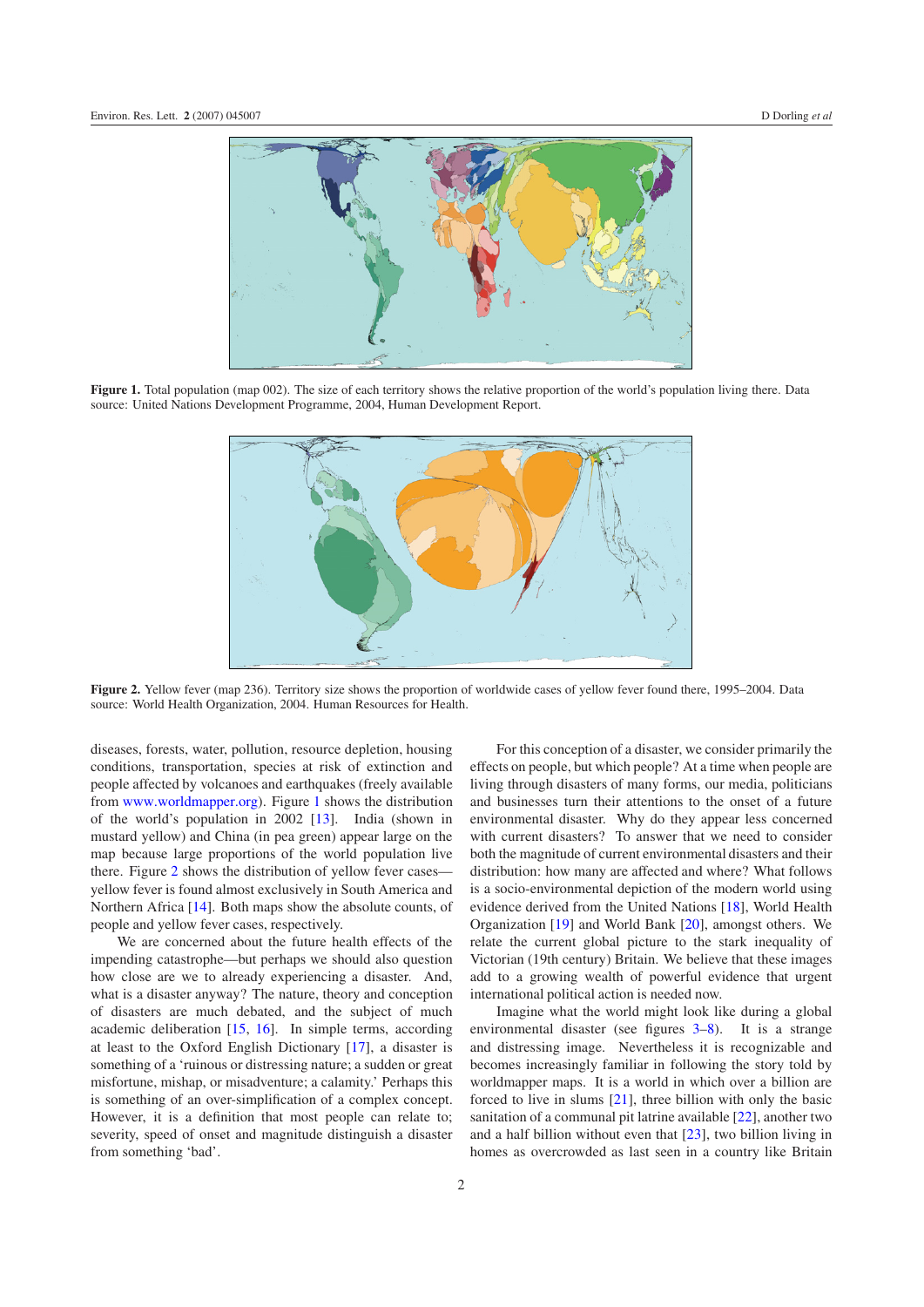<span id="page-2-0"></span>

**Figure 3.** Poor sanitation (map 183). Territory size shows the proportion of all people without access to basic sanitation (toilets) that live there. Data source: United Nations Development Programme, 2004, Human Development Report.



Figure 4. Stillbirths (map 259). Territory size shows the proportion of all stillbirths over 28 weeks of gestation worldwide that occurred there in 2000. Data source: World Health Organization, 2005, World Health Report.

in Victorian times [\[24\]](#page-7-2), well over a billion with access only to dirty water—and that they have to walk for  $[25]$ ; a world where half the population is crowded into poorly designed cities [\[26\]](#page-8-0), a billion more are arriving over the course of a generation [\[27\]](#page-8-1) and another 888 million more to move to the cities in just the next 14 years.

These eight statistics are not simply pulled from the ether. References [\[21–27\]](#page-6-13) in the preceding paragraph are linked to some 2108 words of explanation and references as to how these estimates were made. To avoid polluting the world with more reams of technical text (albeit mainly electronic rather than on paper) from here on we only provide brief footnotes each beginning with the relevant worldmapper map number the full technical notes can then be found by the corresponding map on the worldmapper website that this article draws on (and at [www.worldmapper.org/data.html\)](http://www.worldmapper.org/data.html). The numbers matter and it is important that they are right—but it is even more important to begin to recognize what they imply for the future.

An environmental disaster might mean over a billion people trying to live on below subsistence levels of income [\[28\]](#page-8-2), additionally over a billion and a half in absolute poverty [\[29\]](#page-8-3); over half the population of the world living each day on those goods, services and shelter that a ten dollar bill

would buy in the United States. The numbers undernourished are growing [\[30\]](#page-8-4); and within a generation from now we should expect those to top a billion, over half being underweight children [\[31\]](#page-8-5). Millions of children have to work [\[32\]](#page-8-6) and two out of five children do not ever attend a secondary school [\[33\]](#page-8-7). The same proportion of babies is born without a midwife or some other person with her knowledge present [\[34\]](#page-8-8).

In a disaster situation it is hardly surprising that over 3 million pregnancies a year result in death at birth—almost all where the disaster hit hardest [\[35\]](#page-8-9). A further 3 million newborn babies struggle then die in their first week of life [\[36\]](#page-8-10); each year there are over ten million children dying a year before their fifth birthday—also almost all where the disaster was most acute [\[37\]](#page-8-11). Almost 250 million children of these ages suffer from diarrhoea, mostly in these worse-off places, and that is where the disease is more often fatal [\[38\]](#page-8-12). These are the same places as where the slums have become concentrated, the sanitation does not exist, overcrowding is rife, and the drinking water is dirty; where billions live in poverty, go hungry and children so much more often than elsewhere, and more often than adults, are emaciated.

Certain diseases are most concentrated in impact where the environmental damage is greatest. Often these are the same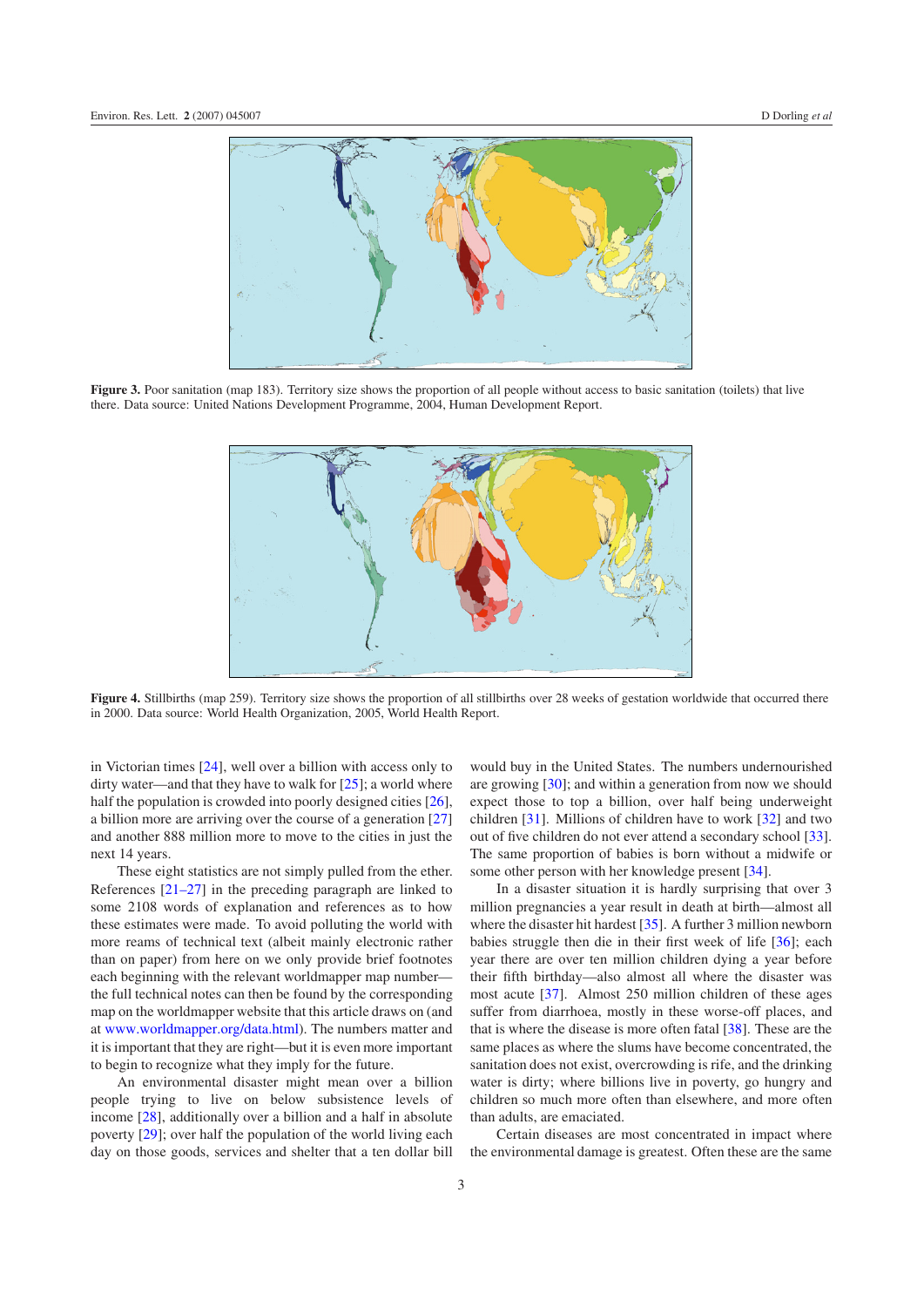

**Figure 5.** Nitrogen oxides (map 302). Territory size shows the proportion of all nitrogen oxide emissions that come from there. Data source: United Nations Statistics Division, 2005.



**Figure 6.** Road deaths (map 243). Territory size shows the proportion of all road traffic accident deaths worldwide that occurred there. Data source: World Bank, 2005, World Development Indicators.

diseases that were common in the overcrowded and unsanitary conditions of Victorian Britain. Cholera is still widespread, with over one hundred and fifty thousand cases a year [\[39\]](#page-8-13) resulting in a few thousand deaths every year, despite its susceptibility to treatment and prevention [\[40\]](#page-8-14). More than 8 million cases of tuberculosis are recorded annually; there are 72 million cases of malaria [\[41\]](#page-8-15) resulting in over one hundred thousand deaths a year [\[42\]](#page-8-16). Disease and the resultant premature deaths are the worst outcomes of the disaster. One hundred million very young children died unnecessarily during each of our current decades. Millions more older children and adults are dying young unnecessarily. Considering under five year olds alone, more have died from preventable causes in a dozen years than in all the wars of the 20th century—and these have been the most violent wars of all centuries.

This is the 21st century environmental disaster. It is not a disaster resulting from rising carbon emissions [\[43\]](#page-8-17), even though they have disastrous future implications. It is not a disaster of the greenhouse gases combined [\[44\]](#page-8-18), or methane and nitrous oxide emissions [\[45\]](#page-8-19), and nitrogen oxides [\[46\]](#page-8-20); it is not the result of our pumping sulfur into the air [\[47\]](#page-8-21), chlorofluorocarbons [\[48\]](#page-8-22), even of our dumping nuclear [\[49\]](#page-8-23) and other hazardous waste [\[50\]](#page-8-24), sludge [\[51\]](#page-8-25), and rubbish [\[52\]](#page-8-26). This is not an environmental disaster that is the result of our depletion of the planet's energy resources [\[53\]](#page-8-27), mineral reserves [\[54\]](#page-8-28), or forests [\[55\]](#page-8-29). Activities involving all these things contribute to the disaster, but hardly any of the tens and hundreds of millions of premature deaths have been as a result of pollution other than from our own sewage. Our rapid depletion of gas [\[56\]](#page-8-30), oil [\[57\]](#page-8-31), water [\[58\]](#page-8-32), and other resources [\[59\]](#page-9-0) beyond the capacity of the land where we live [\[60\]](#page-9-1) was not the cause of the crisis. We did not run out of oil power [\[61\]](#page-9-2), gas [\[62\]](#page-9-3), coal [\[63\]](#page-9-4), nuclear energy [\[64\]](#page-9-5), although in places the firewood was exhausted long ago [\[65\]](#page-9-6). This environmental disaster did not result from the World Bank failing to include the costs of this damage in their accounts [\[66\]](#page-9-7), nor from the International Monetary Fund's unfair influence [\[67\]](#page-9-8)—although that may well have contributed. This disaster is a result of various limits: some of these are fixed limits; many are self-imposed, often unwittingly so. It is the latter that we can alter, along with the horizons of our imaginations. Our ability to think, invent, change, express, and care is not limited.

In Victorian Britain the poor within the cities of the rich were imagined to be of another race, destined to short and destitute lives. Slightly further afield, affecting almost the entire population, famine was tolerated, even sustained, as long as it occurred overseas—even if that stretch of water in the case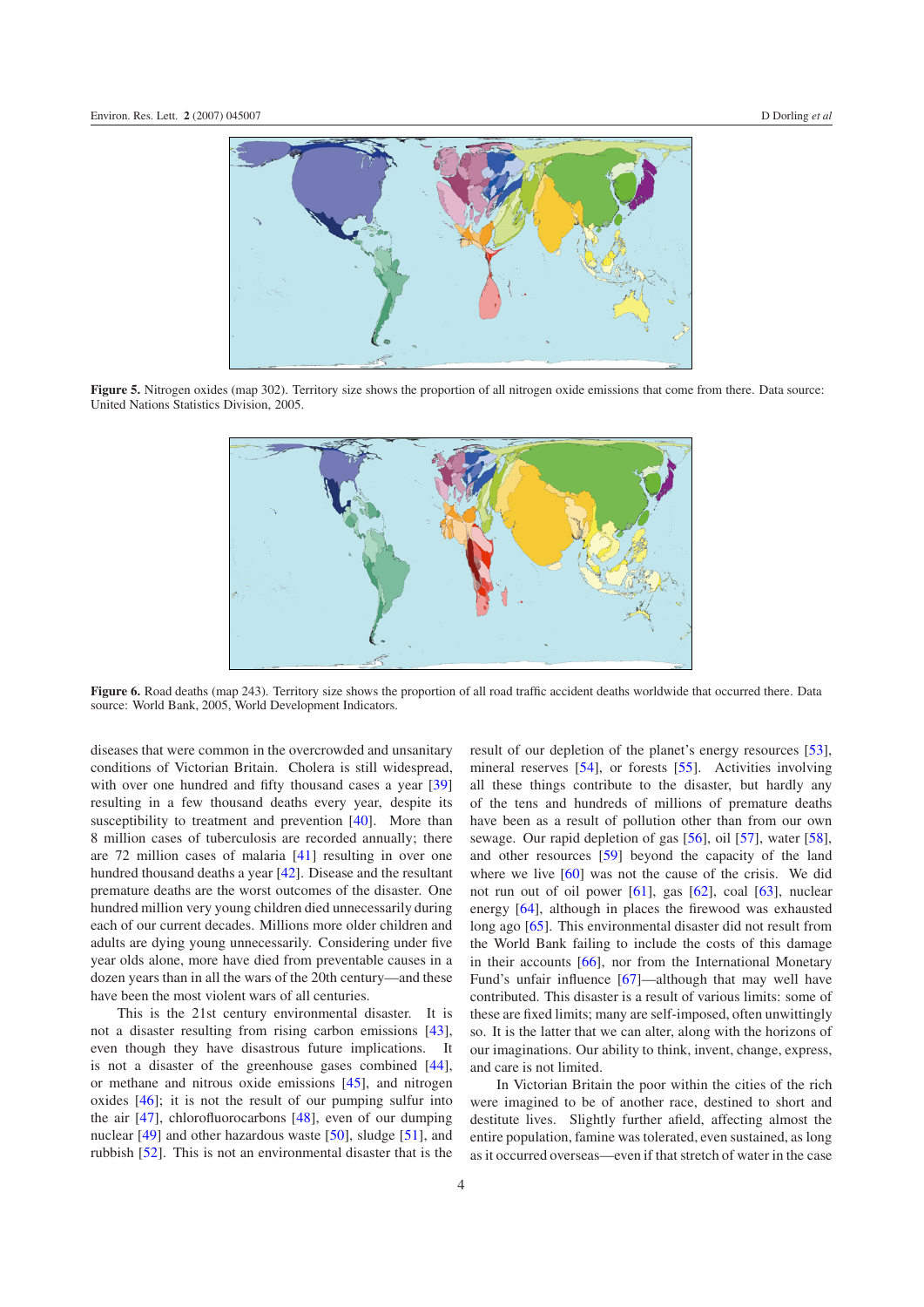

**Figure 7.** International food aid. Territory size shows the proportion of all contributions to international food aid programmes that come from governments there. Data source: World Food Programme, 2005, Annual Report.

of one set of Isles was as narrow as the Irish sea. Famines in much of the rest of the world were prevented by pre-colonial administrations such as those in India (until the British East India Company's intervention in the 18th century [\[68\]](#page-9-9)) and in China (until the opium wars of the 19th century [\[69\]](#page-9-10)), or Brazil (where 20th century famines have their antecedents in British financial interventions [\[69\]](#page-9-10)). As Victorian times ended, infants died in British cities in the worst of hot summers at a rate that surpassed that to be found almost anywhere else in the world today. They died because of the limits of the horizons of our imaginations; because infant death then in England was not seen as a social problem—but explained as an act of god. At that time infant mortality was considered a fate that could not be prevented. And then it was. Between the time when our grandparents were born and our children's births, infant mortality rates for the well-off in Britain fell one hundred-fold. This illustrates human capacity for rapid improvement, and the ability to change something that was previously thought to be inevitable.

From Victorian times onwards the horizons of the British public's imagination have widened: to see most other people in our cities as people, to tolerate no child dying of neglect near where we live; to see famines, at least those nearby, as wholly avoidable. Our horizons have extended to not view colonization of almost all the peoples of the world as a civilizing influence. However, we Brits still accept that some children are malnourished, even on our own streets if we do not see them as the same as us (the baby of a refugee, for instance, is legally entitled to less food through welfare in Britain [\[70\]](#page-9-11)). Concern is currently transfixed by our own self interests such that we see the car as a necessity for the tenth of people worldwide with cars [\[71\]](#page-9-12), and ignore the million deaths a year that result [\[72\]](#page-9-13).

We are obsessed over access to crude oil (worldwide annual US\$320 billion exports: [\[73\]](#page-9-14)), or that one day soon we will not be able to fly as often and far as we do now (25 billion km each year and rising [\[74\]](#page-9-15)), and are as concerned by climate change as we once were by AIDS, and before that nuclear winter, and before that world war, before that revolution—before we thought we were safe from each concern and moved on to worry about the next. The wars never ended [\[75\]](#page-9-16); the nuclear weapons remain [\[76\]](#page-9-17); over 30

<span id="page-4-0"></span>

**Figure 8.** International fast food. Territory size shows the proportion of all McDonalds restaurants that were open in 2004 that were found there. Data source: McDonalds corporation.

million people have HIV [\[77\]](#page-9-18) and three million a year are dying of AIDS—but largely out of sight and over the limits of our imagination now that that disease is no longer pandemic 'at home'. Now imaginations in the rich part of the world turn to scares over a return of an influenza outbreak that could kill us or 'ours' [\[78\]](#page-9-19); worrying about our diets [\[79\]](#page-9-20), giving up smoking [\[80\]](#page-9-21) and recycling [\[81\]](#page-9-22). What will concern us in a decade?

Meanwhile—elsewhere acute disasters are still the experience of millions a year [\[82\]](#page-9-23); and thousands are killed [\[83\]](#page-9-24) by earthquakes [\[84\]](#page-9-25), volcanoes [\[85\]](#page-9-26), droughts [\[86\]](#page-9-27), floods [\[87\]](#page-9-28), storms [\[88\]](#page-9-29), landslides [\[89\]](#page-9-30), heat waves [\[90\]](#page-9-31), and pestilence [\[91\]](#page-9-32). But for every death attributed to such a disaster, at least one hundred more (mostly infants) die relatively quickly and quietly from largely undocumented poverty, as they did in that first modern city, Manchester, at the time when Queen Victoria died.

We gave to charity then and we still do—doling out food aid [\[92\]](#page-9-33) in almost direct proportion to our consumption of burgers [\[93\]](#page-9-34). But we no longer expect children in cities in the rich world to rely on charity (at least outside of the United States we do not). Our horizons are widening: we can talk around the world [\[94\]](#page-9-35), the internet explodes [\[95\]](#page-9-36). Most children are now literate [\[96\]](#page-9-37), 100 million are at university [\[97\]](#page-9-38), and millions of people, disproportionately the young, are willing and now able to demonstrate in numbers never seen before [\[98\]](#page-9-39) and to vote [\[99\]](#page-9-40), strike [\[100\]](#page-9-41), organize [\[101\]](#page-9-42), and to understand how the world works [\[102\]](#page-9-43) and does not work [\[103\]](#page-9-44).

The global environmental disaster is here, now [\[104\]](#page-9-45). Billions are living in environmental conditions of our making that are the main detrimental impact on human health. Worldwide inequalities in health are rising and living standards are polarizing. There are places where general living standards are falling [\[105\]](#page-9-46), and where absolute incomes are falling [\[106\]](#page-9-47). Most people will never fly; more do not have access to a car with every year that passes; and material production has come to be concentrated on one side of the planet [\[107\]](#page-9-48), making us reliant on a single source of fuel for bulk transport [\[108\]](#page-9-49) to the other side of the planet [\[109\]](#page-9-50). Although the product of this labour may allow near universal electricity access in China [\[110\]](#page-9-51) it cannot result in the spreading of standards of living acquired largely as a result not of labour but of earnings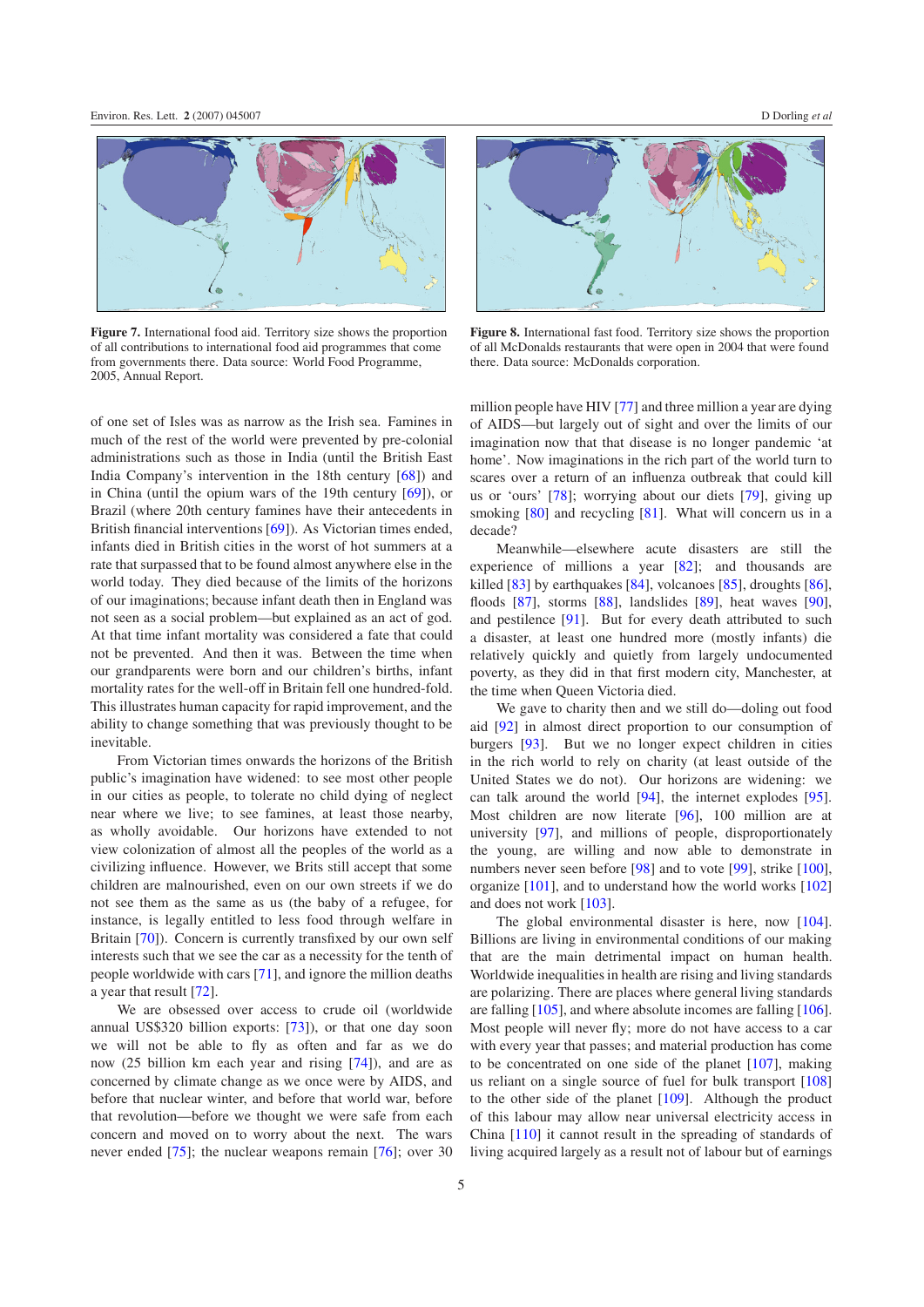from mercantilism [\[111\]](#page-9-52), finance [\[112\]](#page-9-53) and royalties [\[113\]](#page-9-54), that are less than zero-sum in world aggregate (a few benefit at the expense of the majority). Simultaneously 71% of the plant species of China are threatened with extinction [\[114\]](#page-9-55) while the highest numbers of animal and plant species extinctions overall are found in the United States [\[115\]](#page-10-0): the results of past environmental disasters and those yet fully to come.

The global datasets that give us such vertiginous world views do not allow us to illustrate the detail in the *flows* of global goods and bads between territories, which result in disastrous inequities. The images shown here and on the worldmapper website are so dramatic because inequities are so vast, and their implications so serious. In considering their implications it is worth taking into account the parallels between the worse-off places in Victorian Britain and the world today. The enclosure of land in Britain, and the appropriation of common land and rights worldwide, often preceded environmental disaster in both cases despite these being very different times [\[116\]](#page-10-1). The counter to the enclosure of land in Britain was when the large estates were reclaimed as they were 'donated' to the National Trust (appropriated by an arm of government). Nationalization of common ground continues to this day in Britain as yet more land is made accessible; more children are allowed into what were once hallowed colleges, and, at the other end of the age range, a few more normal folk made members of a House of Lords. Nevertheless, as the old Lords look out over their gardens at a few more common people tramping across the access land that now covers part of their grounds they symbolize that one of the most capitalist of nations contains contemporary and positive examples of possible ways into a better future *...*

Returning to the concerns of Al Gore and Nicholas Stern, amongst others, there is an obvious answer to their fears. Most of us, the world population that is, live with relatively small impacts on the Earth [\[117\]](#page-10-2) (this is linked to a lack of 'entitlement' to resources, to enclosure and appropriation of the common land, as much if not much more than to any local environmentalism). Some of us enjoy overheated homes, mini breaks from London to the Alps, New York to LA, the luxury of eating imported meat and giving each other presents of air-freighted (or industrially greenhouse-grown) flowers. Will this small group sacrifice even a small part of its undeserved and largely unneeded privileges to tackle not just the environmental disaster that looms in the future, but also the disastrous situations of the present? Those with power have started to see the disaster as an emergency and to tell another inconvenient truth.

'*...* I have come to New York—to the city where the world convenes—to support the Secretary-General's call and to tell the truth: the goals the world has set are not being met and we face an emergency—a development emergency—and we need emergency action if we are to meet them*...*. As the UN Secretary General said earlier this month pointedly and persuasively "millions of lives quite literally hang in the balance". *...* The calendar says we are half way from 2000 to 2015. But the reality is that we are a million miles away from success. ... So it is time to call it what it is: a development emergency which needs emergency action. If 30 000 children

died needlessly and avoidably every day in America or Britain we would call it an emergency. And an emergency is what it is. *...* So when the need is pressing, when it is our generation that has made historic commitments, when the time to meet them is now short, the simple questions that—to paraphrase the words of an American president—we must ask are: If not now, when? If not us, who? If not together, how?' Gordon Brown, 2007 [\[118\]](#page-10-3)

The implied first step has somewhat biblical undertones: treat and respect others as you wish for your friends, your family and yourself to be treated. If we can extend a genuine caring attitude to people far beyond those we know, then this is the first step towards thinking our way out of disaster. Live in fear of others for what they might take away from you, and you limit the horizons of your imagination. Another step yet to be taken by people in positions like that of the British Prime Minister (despite his 'prudence') is to consider what affluent people might more realistically need. See others as less deserving than you, as less intelligent, as less civilized, less human, less important and you will find it very hard at all to imagine a world in which 9 billion people will be alive when our children's grandchildren ask why their ancestors did not recognize and prevent the disaster [\[119\]](#page-10-4). If we fail, the answer that may be given to the far fewer than 9 billion survivors may be that we were too limited in our collective imaginations. If we believe we should only act when our actions have direct consequences upon ourselves (or just our children), then we will fail. If we ignore the environmental disaster that kills well over a million of us every month now, we will fail. If we are only just learning that other people within our countries are human too, it may be already too late. Not too late to save us from future global warming, but too late to save us from what we have already become. For instance, if many in the United States could not already see as fully human the people forced to crowd inside the Louisiana Superdome in August 2005—their own neighbours and fellow citizens—why should we expect horizons of the imagination to widen much any time soon? The premise for the film, an inconvenient truth is a very narrow selfinterest:

'What changed in the US with Hurricane Katrina was a feeling that we have entered a period of consequences' [\[120\]](#page-10-5)

Not enough will have changed until we understand that we have been in a period of consequences for many decades, if not centuries, and until we recognize who we are within these times: do we care enough?

Although many millions more say they care now, than did just a few years ago, the current shape of the world may be a more accurate gauge of our real current shared concerns—and lack of real concern. This can change, as it has at least locally in Britain since Victorian times and in a multitude of other loci of past human induced environmental disaster. However, the horizons of our imagination will need to be stretched far wider than before if we are to overcome our current disaster.

## <span id="page-5-0"></span>**References**

[1] Gore A 2006 An inconvenient truth (film). Accompanying website (accessed February 23, 2006) [http://www.](http://www.climatecrisis.net/) [climatecrisis.net/](http://www.climatecrisis.net/)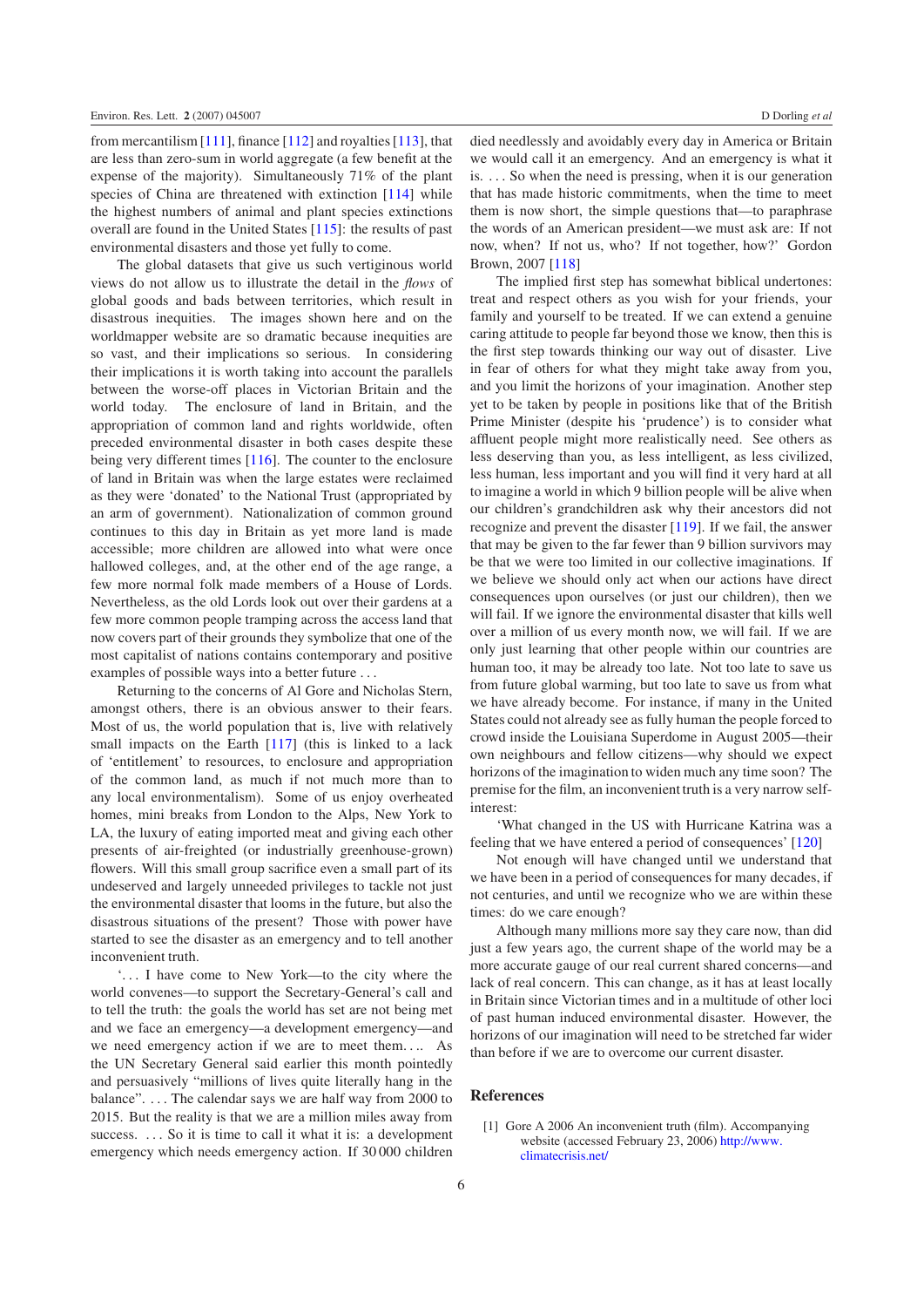- <span id="page-6-1"></span><span id="page-6-0"></span>[2] Climate change fight 'can't wait' 1 October 2006 (accessed February 23, 2006) [http://news.bbc.co.uk/2/hi/business/](http://news.bbc.co.uk/2/hi/business/6096084.stm) [6096084.stm](http://news.bbc.co.uk/2/hi/business/6096084.stm)
- <span id="page-6-3"></span><span id="page-6-2"></span>[3] Whilst greenhouse gas emissions have been on the political agenda for some time now, current media, business, political and popular concern around this issue is particularly heightened. Earlier concern about climate change includes: the 1997 Kyoto Protocol, see [http://](http://unfccc.int/kyoto_protocol/items/2830.php) [unfccc.int/kyoto](http://unfccc.int/kyoto_protocol/items/2830.php) [protocol/items/2830.php](http://unfccc.int/kyoto_protocol/items/2830.php) and the 1992 United Nations Framework Convention on Climate Change, see: [http://unfccc.int/essential](http://unfccc.int/essential_background/convention/items/2627.php) [background/](http://unfccc.int/essential_background/convention/items/2627.php) [convention/items/2627.php](http://unfccc.int/essential_background/convention/items/2627.php)
- [4] Kessel A 2006 *Air, the Environment and Public Health* (Cambridge: Cambridge University Press)
- [5] Smith D and Braein A 2004 *The State of the World Atlas* (London: Earthscan)
- [6] Sacquet A 2002 *World Atlas of Sustainable Development: Economic, Social and Environmental Data* (London: Anthem)
- <span id="page-6-4"></span>[7] Kidron M and Smith D 1983 *The War Atlas* (London: Pan)
- [8] Mackay J and Eriksen M 2002 *The Tobacco Atlas* (Geneva: World Health Organization)
- [9] Mackay R 2002 *The Atlas of Endangered Species* (London: Earthscan)
- [10] Pearson I (ed) 1998 *The Atlas of the Future* (London: Routledge)
- <span id="page-6-5"></span>[11] A version of the computer software used is available: Newman M 2006 Cart: Computer software for making cartograms [online] University of Michigan. Available from [http://www-personal.umich.edu/%7Emejn/cart/](http://www-personal.umich.edu/{%}7Emejn/cart/) (accessed February 23, 2006)
	- And an earlier version is described in: Gastner M T and Newman M E J 2004 Diffusion-based method for producing density equalizing maps *Proc. Natl. Acad. Sci. USA* **101** [7499–504.](http://dx.doi.org/10.1073/pnas.0400280101) The maps used here we created by Mark Newman using his most recent version of this software
- <span id="page-6-6"></span>[12] Dorling D, Barford A and Newman M 2006 Worldmapper: the world as you have never seen it before *IEEE Trans. Vis. Comput. Graphics* **12** [757–64](http://dx.doi.org/10.1109/TVCG.2006.202)
- [13] Population data are mainly from: United Nations Development Programme 2004 *Human Development Report*. Most population data are sourced from table 5 of the United Nations Development Programme's (UNDP) Human Development Report 2004. The medium variant projection for the population in 2002 was used. The population data for Saint Kitts & Nevis are calculated from table 18 in the same report. The population data for the following territories, which are not included in the UNDP list of 177 territories, were taken from table 33 of the Human Development Report 2004: Afghanistan, Andorra, Democratic Republic of Korea, Iraq, Kiribati, Liberia, Liechtenstein, Marshall Islands, Federated States of Micronesia, Monaco, Nauru, Palau, San Marino, Serbia & Montenegro, Somalia, and Tuvalu. Population estimates for the Cook Islands (18 000 people), Holy See (Vatican City State, 1000 people), and Niue (2000 people) were derived from the United Nations Environment Programmes: UNEP (2005) figures. The population data are estimates for the population living in 2002. The population estimates for the Western Sahara (273 000), Taiwan (21 639 000), Greenland (56 000), and Puerto Rico (3974 000) are from the Central Intelligence Agency's (CIA) 'The World Factbook'. These data were sourced in January 2005; the most recent CIA data available in January 2006 were collected in July 2005. The estimated populations for these four territories in July 2005 were as follows: Western Sahara (273 008 people), Taiwan (22 894 384 people), Greenland (56 375 people), and Puerto Rico (3916 632 people)
- <span id="page-6-8"></span><span id="page-6-7"></span>[14] Yellow fever data are from: World Health Organization 2004 *Human Resources for Health*. The source of these data is the World Health Organization (WHO), 2004, Human Resources for Health, Basic data (communicable diseases as of 21 March 2005). This map shows the distribution of yellow fever cases between 1995 and 2004. There were an estimated 737 yellow fever cases per year during this period. Yellow fever is spread by mosquitoes in South America and Africa. For more information on yellow fever please refer the to the link below [http://www.who.int/csr/](http://www.who.int/csr/disease/yellowfev/impact1/en/index.html) [disease/yellowfev/impact1/en/index.html](http://www.who.int/csr/disease/yellowfev/impact1/en/index.html)
- <span id="page-6-12"></span><span id="page-6-11"></span><span id="page-6-10"></span><span id="page-6-9"></span>[15] Quarantelli E L (ed) 1998 *What is a disaster?* (London: Routledge)
- [16] Sen A 1981 *Poverty and Famines; An Essay on Entitlement and Deprivation* (Oxford: Clarendon)
- <span id="page-6-13"></span>[17] 2007 Oxford English Dictionary (accessed February 23, 2006) <http://dictionary.oed.com/>
- [18] United Nations website <http://www.un.org/>
- [19] World Health Organization website <http://www.who.int/>
- [20] World Bank website <http://www.worldbank.org/> For the worldmapper maps referenced below, see [www.](http://www.worldmapper.org) [worldmapper.org](http://www.worldmapper.org)
- [21] 187 Urban Slums; 188 Slum Growth. Data are from: UN-HABITAT, 2005. There are difficulties in defining a slum because the indicators needed to measure any international definition of what a slum is are not often available. The United Nations agency responsible for producing the Millennium Development Indicator: 'Slum populations in urban areas', UN-HABITAT, therefore had to resort to proxy indicators. This text below (source: [http://](http://www.unchs.org/) [www.unchs.org/\)](http://www.unchs.org/) discusses this issue 'Research on estimating the number of slum dwellers started with an attempt to measure the phenomenon 'secure tenure'. Secure tenure is the concept of 'protection from involuntary removal from land or residence except through due legal process'. The lack of data based on a specific and operational definition made direct estimation impossible. Initial efforts attempted unsuccessfully to use tenure status data (owner, renter and squatter) as a proxy measure. UN-HABITAT then proposed that the attribute of secure tenure would be demonstrated in household behaviour. Households with secure tenure would tend to have more improvements than households without secure tenure and that this could be measured by a proxy index that included dwelling structure and amenities data. This was seen as a subset of the UN-HABITAT slum index initiative that was already underway. The resulting secure tenure index provides a fair assessment of the magnitude of slum dwellings. The characteristic variables include: the proportion of households with access to water (within 200 m), the proportion of permanent structures in the housing stock, the proportion of housing that is in compliance with local regulations, the proportion of households connected to a sewer, the proportion of households connected to electricity.' Even when lack of secure tenure is directly measurable, differences in legal systems and cultural attitudes may make the figures not strictly comparable. If they are available, in some territories they many not include many people which would have been counted using the proxy indicators, or the other way round. Please refer to the original data source for how the figures for particular territories were arrived at. The territories where we used regional percentages because they were missing from the original data set were Mauritius, Swaziland, Djibouti, the Holy See and Taiwan. The figures that we used gave a world total of 927 million people living in slums in urban areas in 2001. The total rise in slum populations, in all territories where there was a net increase, was 220 million more people living in slums in 2001 than there were in 1990.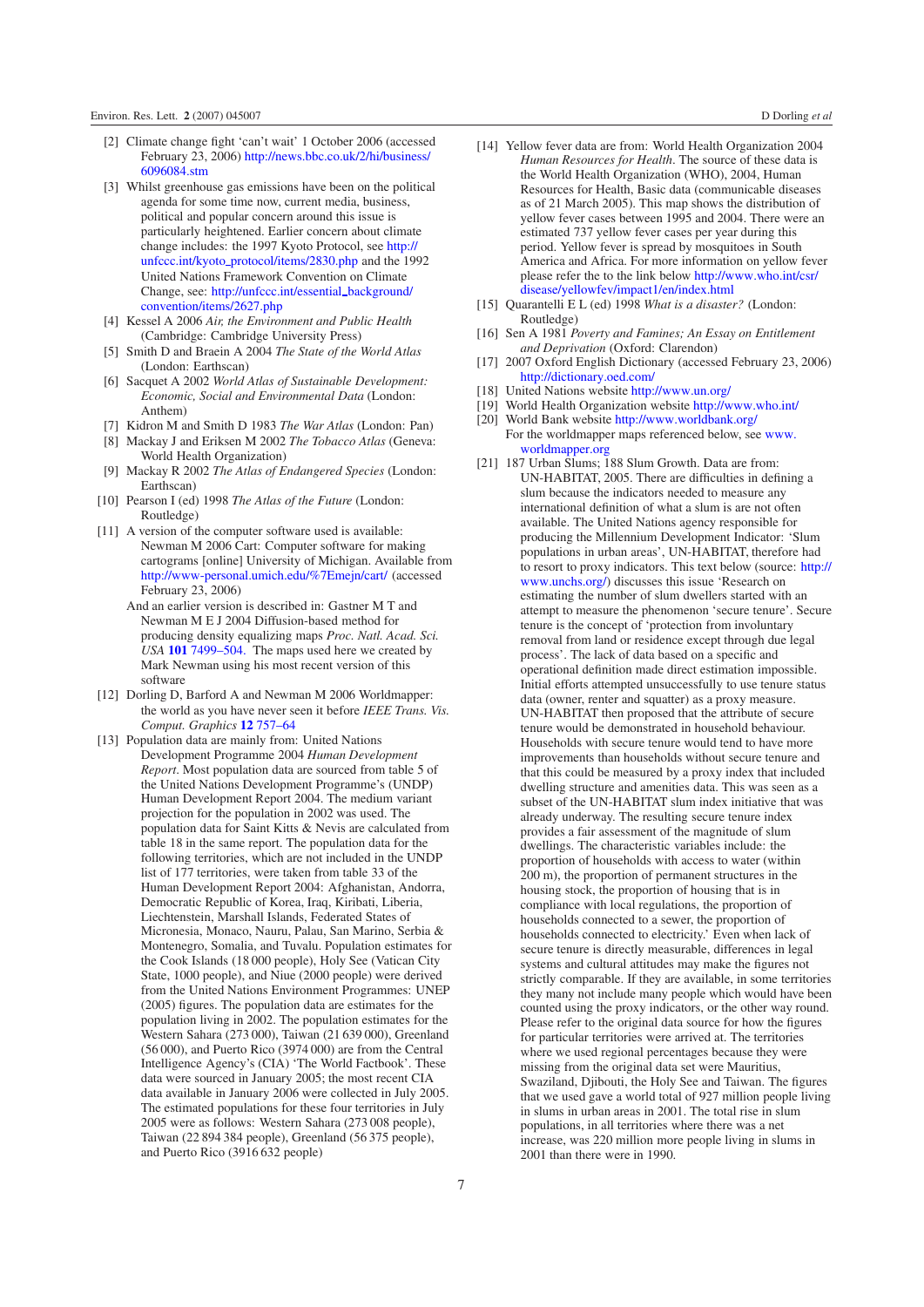- <span id="page-7-0"></span>[22] 184 Basic Sanitation. Data are from: United Nations Development Programme 2004 *Human Development Report*. Basic sanitation, or improved sanitation as it is termed and defined by the United Nations Development Programme is 'access to adequate excreta disposal facilities, such as a connection to a sewer or septic tank system, a pour-flush latrine, a simple pit latrine or a ventilated improved pit latrine. An excreta disposal system is considered adequate if it is private or shared (but not public) and if it can effectively prevent human, animal and insect contact with excreta.' Here we are excluding people connected to a public sewer and wastewater treatment plant. The definition above was taken, in August 2006, from the source below [http://hdr.undp.org/reports/global/](http://hdr.undp.org/reports/global/2003/indicator/indic_48_1_1.html) [2003/indicator/indic](http://hdr.undp.org/reports/global/2003/indicator/indic_48_1_1.html) [48](http://hdr.undp.org/reports/global/2003/indicator/indic_48_1_1.html) [1](http://hdr.undp.org/reports/global/2003/indicator/indic_48_1_1.html) [1.html](http://hdr.undp.org/reports/global/2003/indicator/indic_48_1_1.html) The United Nations Environment Programme provides a precise definition and explanation of being connected to wastewater treatment facilities; this was sourced from the meta data of the source data, under filename 'water pop connected public'. 'Data of the percentage of national population connected by public waste water treatment plants. Non-public treatment plants, i.e. industrial waste water plants, or individual private treatment facilities such as septic tanks are not covered here. When reading these data one should keep in mind that the optimal connection rate is not necessarily 100%; it may vary among countries and depends on geographical features and on the spatial distribution of habitats'. By the year 2000 almost 3 billion people in the world had access to basic sanitation—that is pit latrines within walking distance or toilets linked to cesspits, but not mains sewerage.
- <span id="page-7-1"></span>[23] 183 Poor Sanitation. Data are from: United Nations Development Programme 2004 *Human Development Report*. Poor sanitation is defined as the lack of access to 'improved sanitation' facilities. Improved sanitation is defined by the United Nations Development Programme as 'access to adequate excreta disposal facilities, such as a connection to a sewer or septic tank system, a pour-flush latrine, a simple pit latrine or a ventilated improved pit latrine. An excreta disposal system is considered adequate if it is private or shared (but not public) and if it can effectively prevent human, animal and insect contact with excreta.' If improved sanitation is not available, people will either use public toilets or latrines, or any facilities that they do have do not meet the above criteria. The definition above was taken, in August 2006, from the source below [http://](http://hdr.undp.org/reports/global/2003/indicator/indic_48_1_1.html) [hdr.undp.org/reports/global/2003/indicator/indic](http://hdr.undp.org/reports/global/2003/indicator/indic_48_1_1.html)\_[48](http://hdr.undp.org/reports/global/2003/indicator/indic_48_1_1.html)\_[1](http://hdr.undp.org/reports/global/2003/indicator/indic_48_1_1.html)\_[1.](http://hdr.undp.org/reports/global/2003/indicator/indic_48_1_1.html) [html](http://hdr.undp.org/reports/global/2003/indicator/indic_48_1_1.html) Some 2.5 billion people do not have access to improved (or what we term basic) sanitation (good quality latrines within walking distance or sewerage). According to the original source, 39% of the world population were lacking improved sanitation. Once missing figures have been estimated for territories not included in United Nations Development Programme estimates, the proportion of people with access only to poor sanitation rises by a percentage point to stand at 40% by the year 2000. The source of the data used here is the United Nations Development Programme's 2004 Human Development Report, table 7. This report drew on a UNICEF (United Nations Children's Fund) report published in 2003, entitled 'The State of the World's Children 2004' (New York: Oxford University Press), which was the product of a joint effort of the United Nation Children's Fund and the World Health Organization. Estimates were made for the 33 territories that the Human Development Report does not cover, and for those territories with missing data. These estimates were based on using the regional averages for the region in which each territory with missing data was found.
- <span id="page-7-2"></span>[24] 192 Overcrowded Homes. Data are from: World Bank 2005 *World Development Indicators* An overcrowded home is considered to be when people are living in houses, flats or other structures where there are more than two people for every room in their home. About 2.3 billion people in the world appear to be living in overcrowded homes. This is an arbitrary international definition, but allows comparisons to be made. See technical notes 191 (or [\[27\]](#page-8-1) below) on the worldmapper website on households for details of how they are estimated. And please note that the caveats concerning the reliability of this data are much the same; 192 is a provisional map based on a limited about of data from the same source as that for 191. For example, the highest rate of overcrowding is reported in India (76.8% of people) and that proportion is applied to the entire Indian region—due to missing data for other territories there. In future it is hoped that better data will become available.
- <span id="page-7-3"></span>[25] 186 Poor Water. Data are from: United Nations Development Programme 2004 *Human Development Report* 327 Water Connected; 328 Water Connecting. Data are from the World Health Organization and United Nations Fund for Children 2005 Joint Monitoring Programme. Poor water means the being reliant upon of water sources such as vendors, bottled water, tanker trucks and unprotected wells and springs. Whether someone's access to water is poor is also measured by the sustainability of access to this source. This definition was accessed from the webpage below in August 2006 [http://hdr.undp.org/statistics/data/indicators.](http://hdr.undp.org/statistics/data/indicators.cfm?x=21&y=1&z=1)  $cfm?x=21&y=1&z=1$  In the year 2000, about 1.1 billion people did not have sustainable access to an improved water source. The source of these estimates are the United Nations Development Programme's 2004 Human Development Report, table 7. This report draws on UNICEF's (United Nations Fund for Children) 2003 report, entitled 'The State of the World's Children 2004'. (New York: Oxford University Press). This report was based on a joint effort by the United Nation Children's Fund and the World Health Organization. This map that this fact was drawn from shows the distribution of households connected to water. In 2004, almost 3.4 billion households were connected; that is 54% of all households. Access to an improved water source refers to the percentage of the population with reasonable access to an adequate amount of water from an improved source, such as a household connection, public standpipe, borehole, protected well or spring, or rainwater collection. Unimproved sources include vendors, tanker trucks, and unprotected wells and springs. Reasonable access is defined as the availability of at least 20 l a person a day from a source within 1 km of the dwelling. Territorial data for access to an improved water source in 1990 and 2002 differentiated into rural and urban community access are given in the source data sheets of worldmapper 323, Water Depletion. Mapped here is access to an improved water source consisting of a household connection. The calculations assume that households connected are of average size for households in that territory. Where there are overall low levels of connectivity, and households connected tend to have fewer people in them than average households there, the figures for map data will be slightly inflated. Data sources: these data were sourced from the World Health Organization and the United Nations Fund for Children's (UNICEF) Joint Monitoring Programme, from their data on water & sanitation worldwide. See: [http://www.wssinfo.org/en/](http://www.wssinfo.org/en/sanquery.html) [sanquery.html](http://www.wssinfo.org/en/sanquery.html) (accessed 5/10/2006). Estimates of 100% connection were inserted for Australia, New Zealand and Hong Kong, rather than assuming the regional rates. This is because regional average rates for Asia Pacific and Eastern Asia are likely to be much lower than the actual rate for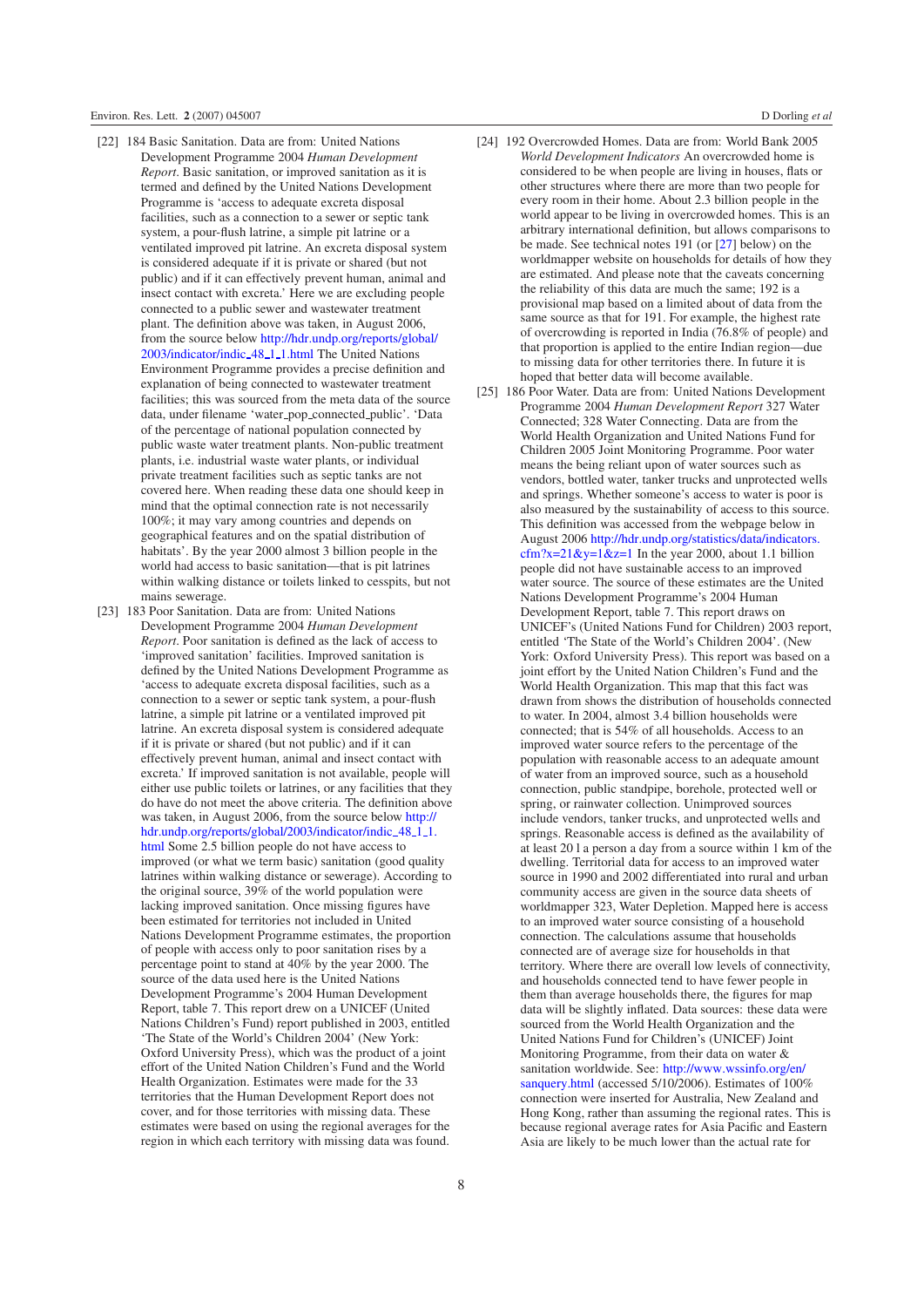these territories (it should be noted that 100% is also likely to be too high). Elsewhere, the regional average rate is used when data are missing. Population numbers assumed proportional to households to permit aggregation and to allow the total to be an estimate of the proportion of people thought to be connected. It should be noted that more recent data are now available from the same data source. The new report, updated in 2006, was made available at: [http://www.wssinfo.org/en/40](http://www.wssinfo.org/en/40_mdg2006.html) [mdg2006.html](http://www.wssinfo.org/en/40_mdg2006.html)

- <span id="page-8-0"></span>[26] 190 City Growth. Data are from: United Nations Development Programme 2004 *Human Development Report* Urban growth is the predicted increase in the total number of people that live in towns and cities in each territory. The timescale for this change is 2002–2015. Worldwide it is predicted that the population of urban areas will increase by 888 million over the course of these 13 years (2002–2015) in those territories where there is a net increase. The projected net decreases are not mapped and they only amount to some 10 million fewer urban dwellers in territories worldwide. However, 6.5 million fewer people are projected to be living in cities in the Russian Federation by 2015 as the population there shrinks, 2.3 million fewer will be urban dwellers in the Ukraine. The projected reductions in urban populations amount to just over a million in ten other territories; these territories are Italy, Georgia, Bulgaria, Lithuania, Latvia, Armenia, Switzerland, Estonia, Romania, and Slovenia. Data sources: on the worldmapper website see technical notes 189, Urban Areas, for the source of urban population data. The estimate of the population that will be living in each territory is given in technical notes 164, Wealth 2015
- <span id="page-8-1"></span>[27] 191 Households. Data are from: World Bank 2005 *World Development Indicators.* A household is a group of people that live together. This may be measured by the index of whether they eat together, or share a bathroom (for those that have one). The map that these data is drawn from shows the number of households. There are no reliable world estimates of household structure or size. Figures for household size have been collected from 55 of the territories that are mapped. Regional averages were often used to estimate missing data. Simple estimates were made for those regions for which data were missing (these were Western Europe, Eastern Asia, Japan and North America). The result of this is to suggest that in 2002 there were 1.7 billion households in the world, which on average would consist of 3.7 people. This average varies from about 7.7 people in a household in Iraq, to around 2 in some territories with very low fertility rates and a high proportion of elderly people. Data sources: the estimates made here rely for their first approximation upon the World Bank's 2005 World Development Indicators 2005, table 3a: urban housing conditions estimates of average household size. It was noted that this is a 'work in progress (coverage and quality is being enhanced. More indicators for larger number of countries will be presented on the WDI online version)'
- <span id="page-8-4"></span><span id="page-8-3"></span><span id="page-8-2"></span>[28] 179 The Wretched Dollar (up to \$1 a day). Data are from: United Nations Development Programme 2004 *Human Development Report*
- <span id="page-8-5"></span>[29] 180 Absolute Poverty (up to \$2 a day). Data are from: United Nations Development Programme 2004 *Human Development Report*
- [30] 177 Undernourishment in 1990; 178 Undernourishment in 2000. Data are from: United Nations Development Programme 2004 *Human Development Report*
- [31] 182 Underweight Children. Data are from: United Nations Development Programme 2004 *Human Development Report*
- <span id="page-8-9"></span><span id="page-8-8"></span><span id="page-8-7"></span><span id="page-8-6"></span>[32] 135 Child Labour. Data are from: World Bank 2005 *World Development Indicators*
- <span id="page-8-10"></span>[33] 200 Secondary Education. Data are from: United Nations Development Programme 2004 *Human Development Report*
- <span id="page-8-11"></span>[34] 4 Births Attended 2004 Data are from: World Health Organization, 2005 & United Nations Development Programme
- <span id="page-8-12"></span>[35] 259 Stillbirths. Data are from: World Health Organization 2005 *World Health Report*
- <span id="page-8-13"></span>[36] 260 Early Neonatal Mortality 2005 Data are from: World Health Organization *World Health Report*
- <span id="page-8-14"></span>[37] 261Infant mortality; 263 Mortality 1-4 year olds. Data are from: United Nations Development Programme 2004 *Human Development Report*
- <span id="page-8-16"></span><span id="page-8-15"></span>[38] 233 Childhood diarrhea. Data are from: World Bank 2005 *World Development Indicators*
- <span id="page-8-17"></span>[39] 231 Cholera cases. Data are from: World Health Organization 2004 *Human Resources for Health*
- [40] 232 Cholera deaths. Data are from: World Health Organization 2004 *Human Resources for Health*
- [41] 229 Malaria cases. Data are from: World Health Organization 2004 *Human Resources for Health*
- [42] 230 Malaria deaths. Data are from: World Health Organization 2004 *Human Resources for Health*
- <span id="page-8-20"></span><span id="page-8-19"></span><span id="page-8-18"></span>[43] 295 Carbon emissions 2000; 296 Carbon emissions 1980; 297 Carbon emissions increases; 298 Carbon emissions decreases: Data are from: United Nations Development Programme 2004 *Human Development Report*
	- 315 Carbon damage. Data are from: World Bank 2005 *World Development Indicators*
- [44] 299 Greenhouse gases. Data are from: United Nations Statistics Division 2005
- <span id="page-8-22"></span><span id="page-8-21"></span>[45] 300 Methane and nitrous oxide. Data are from: United Nations Statistics Division 2005
- <span id="page-8-23"></span>[46] 302 Nitrogen oxides. Data are from: United Nations Statistics Division 2005
	- 316 Particulate damage. Data are from: World Bank 2005 *World Development Indicators*
- <span id="page-8-25"></span><span id="page-8-24"></span>[47] 301 Sulphur dioxide. Data are from: United Nations Statistics Division 2005
- <span id="page-8-26"></span>[48] 303 Chlorofluorocarbons. Data are from: United Nations Environment Programme 2005
- [49] 304 Nuclear waste. Data are from: United Nations Environment Programme 2005
- <span id="page-8-27"></span>[50] 305 Hazardous waste. Data are from: United Nations Environment Programme 2005
- <span id="page-8-29"></span><span id="page-8-28"></span>[51] 306 Sewage sludge. Data are from: United Nations Environment Programme 2005
- [52] 307 Municipal waste collected. Data are from: United Nations Statistics Division 2005
- <span id="page-8-30"></span>[53] 312 Energy depletion. Data are from: World Bank 2005 *World Development Indicators*
- <span id="page-8-32"></span><span id="page-8-31"></span>[54] 313 Mineral depletion. Data are from: World Bank 2005 *World Development Indicators*
- [55] 314 Forest depletion; 105 Forests 1990; 106 Forests 2000; 107 Forest growth; 108 Forest loss. Data are from: World Bank 2005 *World Development Indicators*
- [56] 319 Gas depletion. Data are from: British Petroleum Statistical Review of World Energy, June 2005
- [57] 320 Oil depletion. Data are from: British Petroleum Statistical Review of World Energy, June 2005
- [58] 101 Rainfall volume; 102 Water resources; 103 Groundwater Recharge; 104 Water use. Data are from: United Nations Environment Programme 2005
	- 323 Water depletion; 324 Domestic water use; 325 Industrial water use; 326 Agricultural water use. Data are from: World Bank 2005 *World Development Indicators*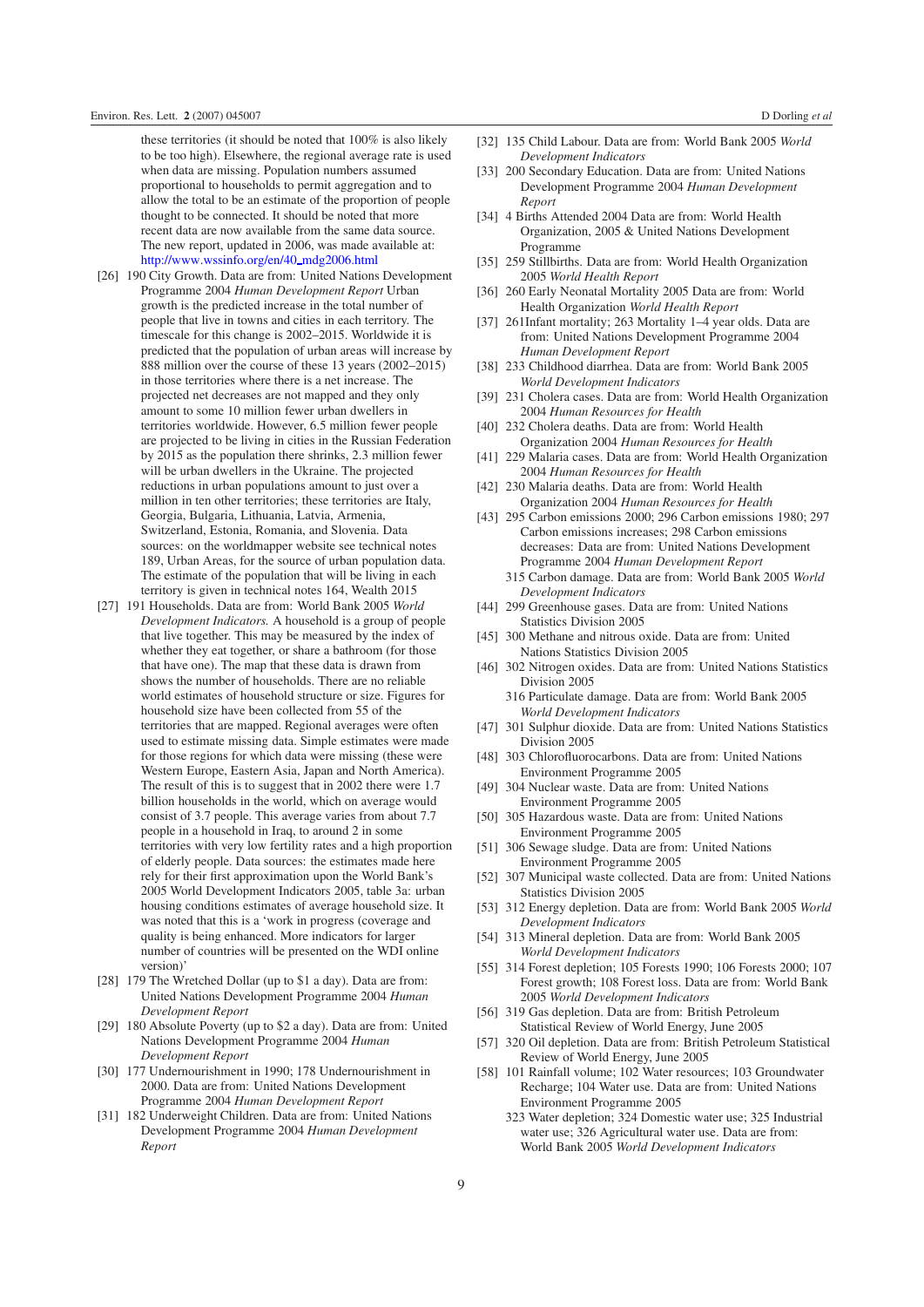- <span id="page-9-4"></span><span id="page-9-3"></span><span id="page-9-2"></span><span id="page-9-1"></span><span id="page-9-0"></span>[59] 322 Ecological footprint Data are from: WWF (Worldwide Fund for Nature) International and Institute of Zoology
- <span id="page-9-5"></span>[60] 321 Biocapacity Data are from: WWF (Worldwide Fund for Nature) International and Institute of Zoology
- <span id="page-9-6"></span>[61] 111 Oil power. Data are from: World Bank 2005 *World Development Indicators*
- <span id="page-9-7"></span>[62] 112 Gas power. Data are from: World Bank 2005 *World Development Indicators*
- <span id="page-9-8"></span>[63] 113 Coal power. Data are from: World Bank 2005 *World Development Indicators*
- <span id="page-9-9"></span>[64] 114 Nuclear power. Data are from: World Bank 2005 *World Development Indicators*
- [65] 109 Traditional fuel data are from: United Nations Development Programme
- <span id="page-9-11"></span><span id="page-9-10"></span>[66] 317 Adjusted savings; 318 Negative savings. Data are from: World Bank 2005 *World Development Indicators*
- [67] 365 International monetary fund. Data are from: International Monetary Fund, August 2006
- <span id="page-9-12"></span>[68] Davis M 2000 The origin of the third world *Antipode* **32** [48–89](http://dx.doi.org/10.1111/1467-8330.00119)
	- Davis M 2000 The origin of the third world *Antipode* **[32](http://dx.doi.org/10.1111/1467-8330.00119)** 52
- <span id="page-9-14"></span><span id="page-9-13"></span>[69] Davis M 2000 The origin of the third world *Antipode* **[32](http://dx.doi.org/10.1111/1467-8330.00119)** 55 [70] Dorling D 2006 *Infant mortality and social progress in Britain, 1905–2005* ed E Garrett, C Galley, N Shelton and
- <span id="page-9-16"></span><span id="page-9-15"></span>R Woods (Aldershot: Ashgate) chapter 11, Infant mortality [71] 31 Passenger cars. Data are from: World Bank 2005 *World Development Indicators*
- [72] 243 Road deaths. Data are from: World Bank 2005 *World Development Indicators*
- <span id="page-9-17"></span>[73] 75 Crude petroleum exports 2002 Data source: United Nations Conference on Trade and Development
- <span id="page-9-18"></span>[74] 28 Aircraft flights, Data source: United Nations Conference on Trade and Development 2002
- <span id="page-9-19"></span>[75] 287 War deaths 1945–2000 Data are from: Milton Leitenberg, Centre for International and Security Studies, 2001 288 War deaths 2002. Data are from: World Health Organization 2004 *World Health Report*
- <span id="page-9-20"></span>[76] 289 Nuclear weapons. Data are from: Centre for Defence Information, United States 2006
- <span id="page-9-21"></span>[77] 227 HIV prevalence. Data are from: United Nations Development Programme 2004 *Human Development Report*
- <span id="page-9-23"></span><span id="page-9-22"></span>[78] 238 Influenza outbreaks. Data are from: World Health Organization 2006 *Human Resources for Health*
- <span id="page-9-24"></span>[79] 239 Diabetes prevalence. Data are from: World Bank 2005 *World Development Indicators*
- <span id="page-9-25"></span>[80] 241 Women smoking; 242 Men smoking. Data are from: World Bank 2005 *World Development Indicators*
- <span id="page-9-26"></span>[81] 308 Municipal waste recycled. Data are from: United Nations Statistics Division 2005
- <span id="page-9-27"></span>[82] 245 Affected by disasters. Data are from: United Nations Environment Programme 2005
- <span id="page-9-28"></span>[83] 246 Killed by disasters. Data are from: United Nations Environment Programme 2005
- [84] 247 Killed in earthquakes. Data are from: United Nations Environment Programme 2005
- <span id="page-9-30"></span><span id="page-9-29"></span>[85] 248 Killed by volcanoes. Data are from: United Nations Environment Programme 2005
- <span id="page-9-31"></span>[86] 249 Killed by drought. Data are from: United Nations Environment Programme 2005
- [87] 250 Killed by floods. Data are from: United Nations Environment Programme 2005
- [88] 251 Killed by storms. Data are from: United Nations Environment Programme 2005
- [89] 252 Killed by avalanches and landslides. Data are from: United Nations Environment Programme 2005
- [90] 253 Killed by extreme temperature. Data are from: United Nations Environment Programme 2005
- <span id="page-9-35"></span><span id="page-9-34"></span><span id="page-9-33"></span><span id="page-9-32"></span>[91] 254 Affected by insect infestation. Data are from: United Nations Environment Programme 2005
- [92] 363 International food aid. Data are from: World Food Programme 2005 Annual Report
- <span id="page-9-36"></span>[93] 364 International fast food. Data are from: Mcdonalds corporation
- <span id="page-9-37"></span>[94] 331 Telephone lines 1990; 332 Telephone lines 2002; 333 Cellular subscribers 1990; 334 Cellular subscribers 2002 Data are from: United Nations Development Programme 2004 *Human Development Report*
- <span id="page-9-38"></span>[95] 335 Internet users 1990; 336 Internet users 2002. Data are from: United Nations Development Programme 2004 *Human Development Report*
- <span id="page-9-39"></span>[96] 195 Youth literacy. Data are from: United Nations Development Programme 2004 *Human Development Report*
- <span id="page-9-40"></span>[97] 203 Tertiary education. Data are from: United Nations Development Programme 2004 *Human Development Report*
- <span id="page-9-42"></span><span id="page-9-41"></span>[98] 361 International demonstrations. A large range of data sources are used. Data were collated by John and Lindsay Pritchard. The data record demonstrations against the invasion of Iraq in 2003 in hundreds of cities on 14th–16th February 2003
- [99] 360 Voter turnout. Data are from: International Institute for Democracy and Electoral Assistance
- <span id="page-9-43"></span>[100] 358 Strikes and Lockouts. Data are from: International Labour Organization *World Labour Report 1997–1998*
- <span id="page-9-44"></span>[101] 357 Trade unions. Data are from: United Nations Development Programme's 2004 *Human Development Report*; International Labour Organization *World Labour Report 1997–1998* and correspondence in 2006
- <span id="page-9-45"></span>[102] 353 Terms Of trade decline 1980–2002. Data are from: United Nations Development Programme 2004 *Human Development Report*
- <span id="page-9-46"></span>[103] 356 Total debt service 2002. Data are from: United Nations Development Programme 2004 *Human Development Report*
- <span id="page-9-47"></span>[104] 174 Human poverty. Data are from: United Nations Development Programme 2004 *Human Development Report*
- <span id="page-9-48"></span>[105] 176 Development decrease. Data are from: United Nations Development Programme 2004 *Human Development Report*
- <span id="page-9-49"></span>[106] 172 Wealth decline. Data are from: United Nations Development Programme 2004 *Human Development Report*
- <span id="page-9-51"></span><span id="page-9-50"></span>[107] 38 Container ports. Data source:World Bank, World Development Indicators, 2005. Data are from 2003–2005 Southern Asia 4%
- <span id="page-9-52"></span>[108] 39 Oil tankers. Data are from: United Nations Conference on Trade And Development 2005 *Handbook of Statistics Online*
- <span id="page-9-54"></span><span id="page-9-53"></span>[109] 58 Toys imports. Data are from: United Nations Conference on Trade and Development 2002
- [110] 346 Electricity access. Data are from: World Resources Institute 2005 *Earth Trends*
- <span id="page-9-55"></span>[111] 95 Mercantile and Business Exports. Data are from: United Nations Conference on Trade and Development 2002
- [112] 97 Finance and insurance exports. Data are from: United Nations Conference on Trade and Development 2002
- [113] 99 Royalties and license fees exports. Data are from: United Nations Conference on Trade and Development 2002
- [114] 271 Plants at risk. Data are from: International Union for Conservation of Nature and Natural Resources 2006 *Red List of Threatened Species*